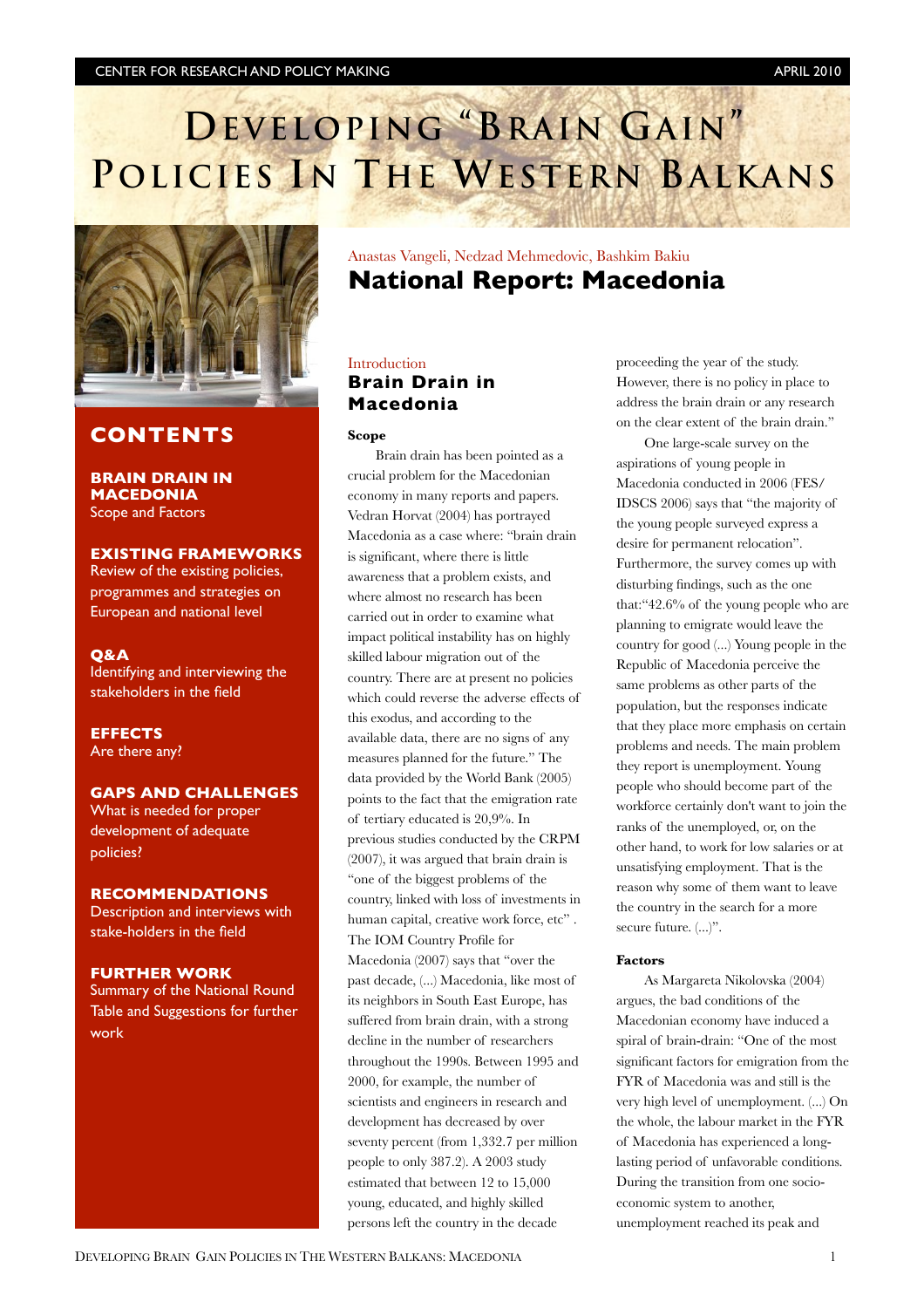went through significant structural changes. Unemployment in the FYR of Macedonia is one of the greatest economic and social problems, which began at the start of the transition period and has deteriorated over the last few years.  $(...)$  [D]ue to insufficient economic development, chances of eventual employment are still small. Because of this, many graduates emigrate, representing the loss of important development resources. (...) If we take into account the high numbers of people with primary and secondary education in the total number of the unemployed, which together comprise about 85 percent, the situation may be considered as highly unfavorable The most serious situation is that of youth unemployment. (...) The signicant presence of unused, younger, skilled labour serves not only as a limiting factor to the growth of the Macedonian economy, but is also the main reason for the unwillingness of young people to get married and have children. This results in unfavorable demographic developments, and forces people to work and live abroad. In circumstances such as those described above, the idea of migrating abroad is very attractive among the unemployed, especially among those with higher education who have been waiting for a job for a long period of time. The young higher educated people and professionals who already have a job, but are not satisfied with their wages, including young scientists and students who are close to finishing their education, represent a large group of potential Macedonian emigrants."

Partially due to the better socioeconomic conditions, the developed countries, in the first place the ones from the EU, but also the US, Canada and Australia attract highly-skilled migrants from Macedonia. The salaries, the working facilities and the possibilities for career advancement in these areas are much higher than they are in Macedonia. As well, the tendency is that the entrance in the European Union is significantly easier for highly skilled workers and for prospective students, rather than for older, not very skilled workers and parttime "Geistarbeiters". Therefore, it is a

common perception that "the West steals our young minds", and along with that, diminishes the hope for a better future.

Besides the socio-economic factors, however, it should not be omitted that there are other "push" factors in the country. As Horvat (2004) puts it, the problematic democratization process is also a factor that motivates highly educated individuals to leave. Other than that, the general lack of capacity of the system to deal with the generic needs of the citizens is more than demotivating.

When we are talking about brain gain, and especially about the possible return of highly skilled individuals to Macedonia, there are other factors that have to be taken in account. For instance, one extremely de-motivational factor for Macedonians that have graduated from universities abroad to return home are the complicated, by many described as "Kafkaesque" procedures for recognition of foreign diplomas, which are also quite expensive with regards to the living standard in the country. As a study by the CRPM has revealed: "(...) In order to validate a diploma earned abroad Macedonian universities often ask the candidates to rewrite their theses, or take additional exams. If the academic standards at the local department are different than those at the graduate school one studied abroad, there is a risk that your diploma might be downgraded. (...) A special problem is the recognition of diplomas of multidisciplinary or interdisciplinary studies. (...) In fact, many Macedonian students educated abroad have problems with the recognition of their higher education diplomas once they return to their home country. Based on an independent research and a questionnaire that was circulated among Macedonian students that have graduated abroad, the Center for Research and Policy Making has identified different problems that our students face validating recognizing their diplomas by the Macedonian institutions. (...) About 70% of these (interviewed) students have not even tried to apply for recognition of their diploma, 20% still waiting for a response by the Ministry of Education. Only 10% of these Macedonians graduates of distinguished

universities such as London School of Economics, or Cambridge University have had their diplomas recognized, although many after up to 12 months long procedure." Nonetheless, in 2008 a new Law on the Higher Education has been enacted which is supposed to significantly enhance the recognition procedure, that is supposed to last around 20 days.

However, the practice seems to be not very efficient. The procedure still fully depends on the actions of Minister of Education himself. The risks of downgrading the diploma, the problematic recognition of diplomas of interdisciplinary, multidisciplinary and specialized studies and the expensive procedure are still factors that make the process a difficult one.

The inability of the official institutions to properly recognize certain specialties also corresponds with the reality of the Macedonian labour market, where certain qualifications (such as advanced science, interdisciplinary social science or advanced research) are simply not demanded and there is no room for people of such background to develop their careers. That has been especially the case with the social sciences, where according to a study of the CRPM (2008) , the situation is far from promising. The Macedonian social science sector has a very low capacity and can not be beneficial for eventual returnees that want to get involved in research work: "the number of research projects conducted (i.e. financed) in the social science sector is among the lowest. This may mean that the social science topics are not considered a public interest, or that these researchers more frequently tend to finance their projects on their own (since they typically cost less then the ones in technical, technological and medical sciences). Also, the existing structures (although in place) insufficiently promote and encourage social science research, which causes Macedonia to be poorly represented in the international social science research networks (...) This situation has the danger of affecting the quality of the research conducted, because the standards for what constitutes a good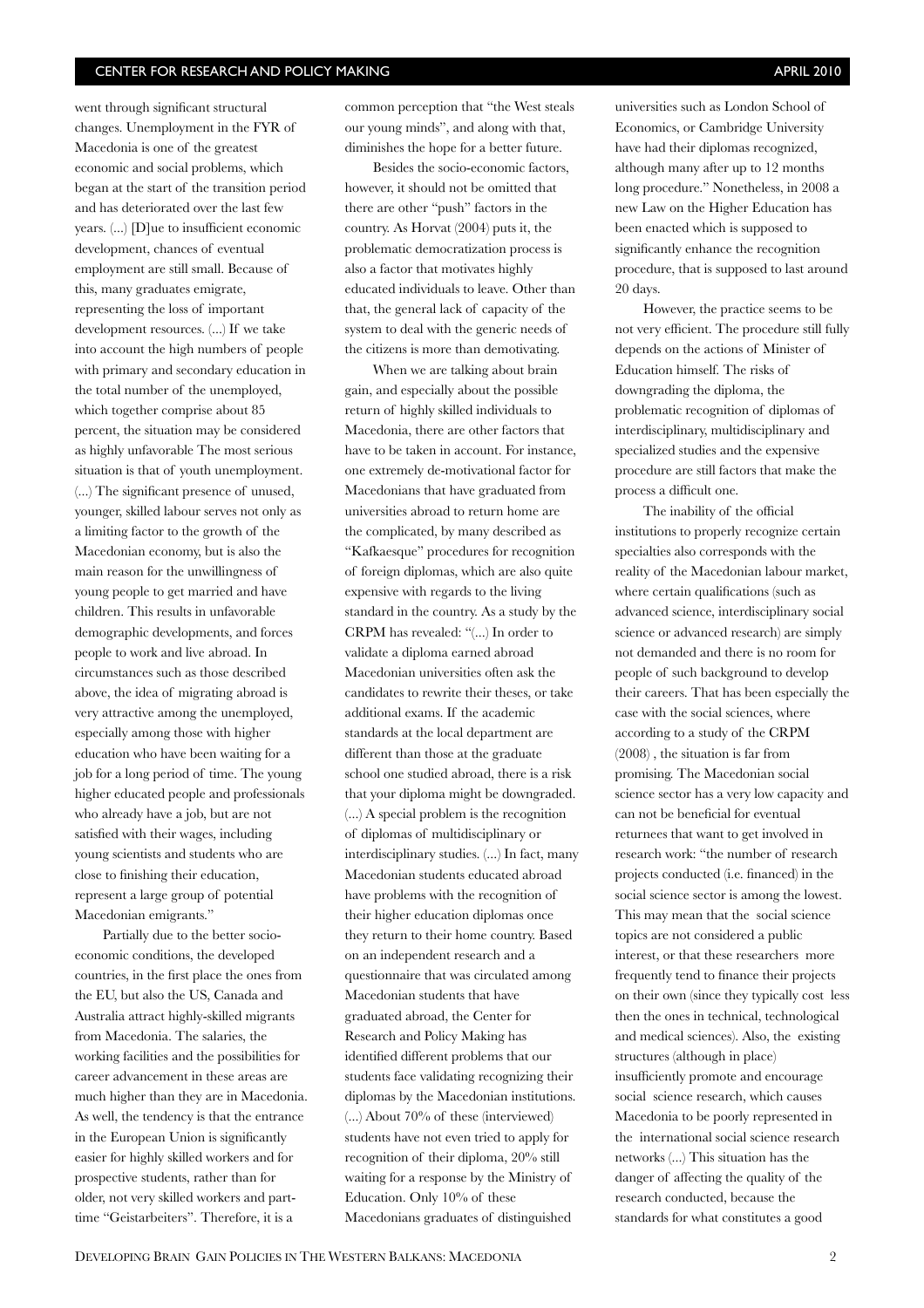

research are not clearly defined. (...) The lack of public funds especially affects the research activities of the state universities and institutes. Hence, they tend to additionally apply for funding from international donors in order to be able to realize their research activities. However, this prevents them to always conduct the studies they believe are important, but instead need to adapt to the requirements set by the funding institution".

These are all of course, only some of the factors that contribute to the brain drain tendencies, but also to the inability to mitigate its adverse effects. There are certainly other factors which have not been examined, such as the personal needs of highly skilled individuals living abroad, beyond the socio-economic reasoning (for instance, the need for a good infrastructure, urban culture, high tolerance towards all kinds of diversity, and many other features that Macedonian society lack). As well, it is important to take in account that Macedonia still struggles with corruption in all the spheres of social life, and still fails to adopt meritocratic values in the public sector. All of these are "push" factors that perpetuate the attitudes that

the life abroad is much better than the life in the country and stimulate brain drain, and are also a big challenge in the efforts to achieve brain gain.

## Existing frameworks in the field of brain drain and brain gain **Legal instruments, policies, strategies and programs**

#### **European Level**

Brain drain is not just a challenge for Macedonia and the Western Balkans. The EU faces notable emigration of its highly skilled workers, especially the researchers and scientists. The data say European researchers' preferred destination are the United States. Although there can be hardly found an exact data on the migration of the highly skilled European scientists, many European institutions have acknowledged the rising emigration of highly skilled professionals, and labeled it as an important issue. Therefore, the European institutions have adopted a multi-layered policy approach towards overturning brain drain and achieving brain gain. There are several legal instruments that improve the mobility of researchers and highly skilled workers and programmes

## **THE BRAIN DRAIN CLIMATE**

Between 1995 and 2000, the number of scientists and researchers in scientists in Macedonia has decreased by more than 70% due to the massive emigration of the highly skilled abroad. In 2006, a study showed that the majority of young people want to leave the country, and a significant portion of them want to leave it for good. Structural problems, such as bad economy, unstable politics, bureaucratic procedures, bad education system and no meritocratic values are the "push" factors that create such attitudes.

that regularly allocate abundant share of European budget for human resources, which to a great extent addresses the issue of brain drain and its reversal into brain gain.

Migration in general, has been one of the most important issues for the European institutions in the last decade. With the Treaty of Amsterdam signed in 1999, immigration became a Competence of the European Union. With the inauguration of the Hague Programme in 2005, Migration became one of the ten priorities for the EU for the period of 2005-2010.

However, the sub-topic of labour migration in particular has been a subject that is marked by diverse regulations that differ one from another and a lack of general European policy to address it. At present, the EU institutions can only regulate the legal and procedural matters of entry and residence of immigrants and the rights of national of non-member countries moving to or residing in Member States. The measures taken at European level, first of all are intended to standardize and improve the legal status of the highly skilled individuals and especially the ones in the research industry. Depending on the legislative in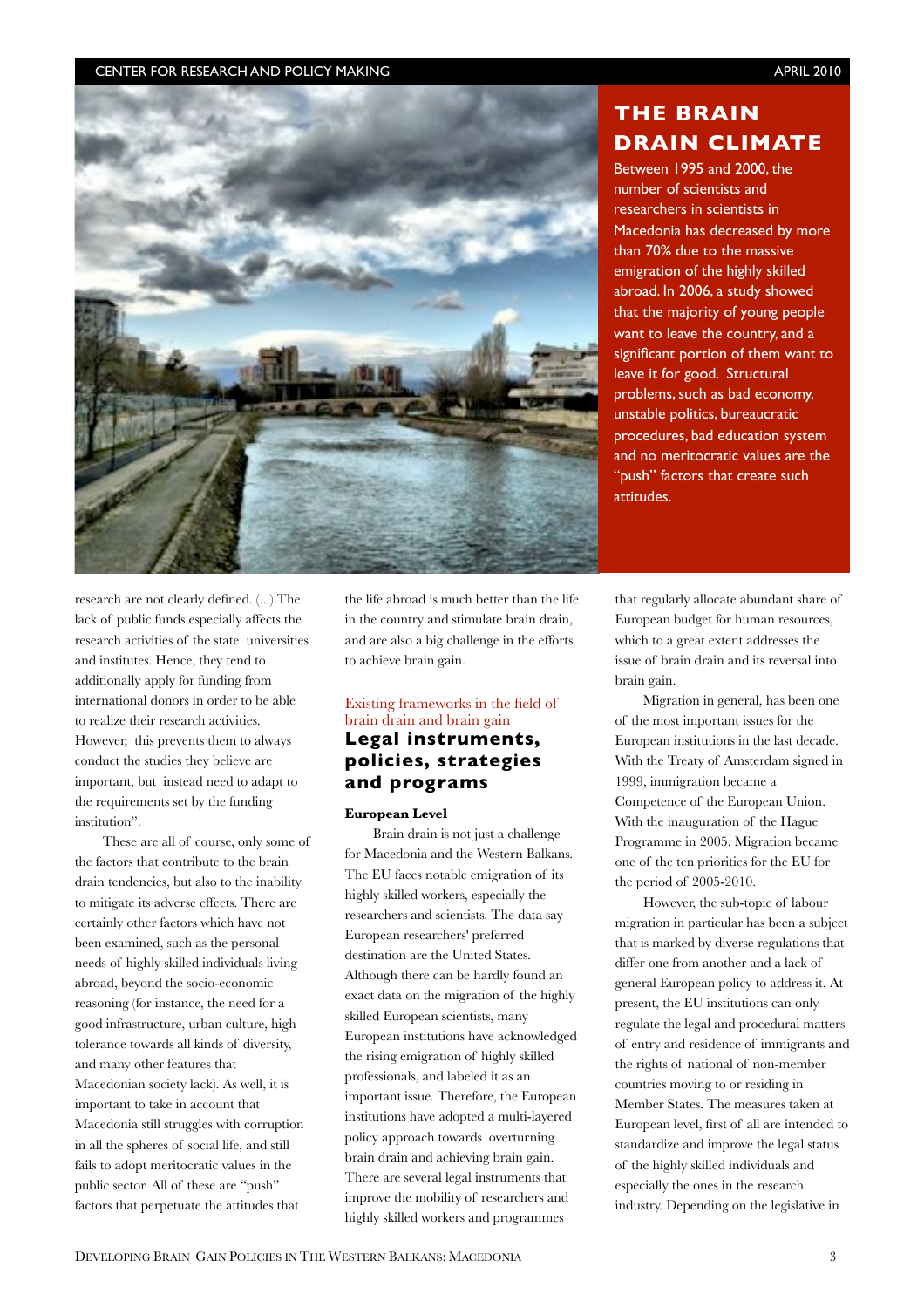the country of residence, they can be categorized as employees, self-employed citizens, civil servants or students. For example, it can be an additional motive for a researcher to move out of a country if in his new destination, he would have a better status (to become full-time employee instead of self-employed). As well, the level of social security and benefits varies across countries. In some cases the friendly taxation policies and the high level of social security can be an important factor for researchers to move or remain in a given country. In the worst case scenario, they can be a subject of double taxation or to experience difficulties with the pension taxation. Therefore, the EU institutions put efforts in the standardization and optimization of social security regulation concerning researchers, highly skilled individuals and students.

In terms of the improvement of the status of the highly skilled, there are several notable EU legal instruments adopted in the last 5 years. On 12 October 2005, the European Council issued a Recommendation to facilitate the admission of third-country nationals to carry out scientific research in the European Community (2005/762/EC), without legal obligations to the Member States. The Recommendation had several proposals regarding the facilitation of the process of long-term admission of thirdcountry researchers to conduct scientific work in the European Community. As a follow up, the Council has adopted the Directive on a specific procedure for admitting third-country nationals for the purposes of scientific research which determines "the conditions for the admission of third-country researchers to the Member States for more than three months for the purposes of carrying out a research project under hosting agreements with research organizations"1. Some of the Member States fulfilled the obligations from this Directive with the introduction of a so called "research" or "scientific visa" (France being the typical case). The "scientific visa" has been issued as a legal permission to for researchers that are third-country nationals to enter, reside and conduct research work in the EU.

In May 2009 the European Council adopted a Directive on the Admission of Highly Qualified Immigrants, which determines: "(a) the conditions of entry and residence for more than three months in the territory of the Member States of third-country nationals for the purpose of highly qualified employment as EU Blue Card holders, and of their family members; (b) the conditions for entry and residence of third-country nationals and of their family members under point (a) in Member States other than the first Member State." with this Directive the Council finally accepted the proposed the EU Blue Card instrument after plenty of debates and disagreements and for now is accepted by 24 of the Member States, with the exception of United Kingdom, Ireland and Denmark . The "Blue Card" is conceptualized as a work permit, which should resemble a counter-part to the American "Green Card" and similar instruments in world economies that regulate the inflow of foreign workers. In the Directive, the term is defined as:""EU Blue Card' means the authorization bearing the term 'EU Blue Card' entitling its holder to reside and work in the territory of a Member State".

The "Blue Card" policy is especially friendly towards the highly skilled migrants and advances further the family reunion rights. However, the "Blue Card" will only provide a common basis for development of further European policies, while leaving the possibilities for different programs (primarily more advantageous) among the Member States that have accepted it. The duration of the EU Blue Card will be variable with a possibility for renewal. The applicants for EU Blue Card will have to fulll several conditions:"(a) present a valid work contract or, as provided for in national law, a binding job offer for highly qualified employment, of at least one year in the Member State concerned; (b) present a document attesting fulllment of the conditions set out under national law for the exercise by Union citizens of the regulated profession specified in the work contract or binding job offer as provided for in national law; (c) for unregulated professions, present the

documents attesting the relevant higher professional qualifications in the occupation or sector specified in the work contract or in the binding job offer as provided for in national law;(d) present a valid travel document, as determined by national law, an application for a visa or a visa, if required, and evidence of a valid residence permit or of a national longterm visa, if appropriate. Member States may require the period of validity of the travel document to cover at least the initial duration of the residence permit;(e) present evidence of having or, if provided for by national law, having applied for a sickness insurance for all the risks normally covered for nationals of the Member State concerned for periods where no such insurance coverage and corresponding entitlement to benefits are provided in connection with, or resulting from, the work contract;(f) not be considered to pose a threat to public policy, public security or public health."

At the end of 2009, the Stockholm Programme was adopted. One of its objectives is:"reinforcing the link between migration and development by involving migrant communities in the development of their country or region of origin, adopting measures aimed at preventing and reducing brain drain and facilitating transfers of remittances; and making a more efficient use of the existing Union's cooperation instruments to increase the capacity of the central, regional and local authorities of third countries to manage migration issues, including improving their capacity to offer adequate protection".

#### **EU and the research industry**

Another field in which policies regarding brain drain are implemented is the financial investment in the research industry, depicted in the action plan "Investing in research: an action plan for Europe". According to this plan by 2010 the EU was supposed to "provide a stronger public research base and make it more attractive to private investment to attain the objective of devoting 3% of GDP (gross domestic product) to research". With these measures, the EU attempts to compete with the US, as the big and widening gap between the US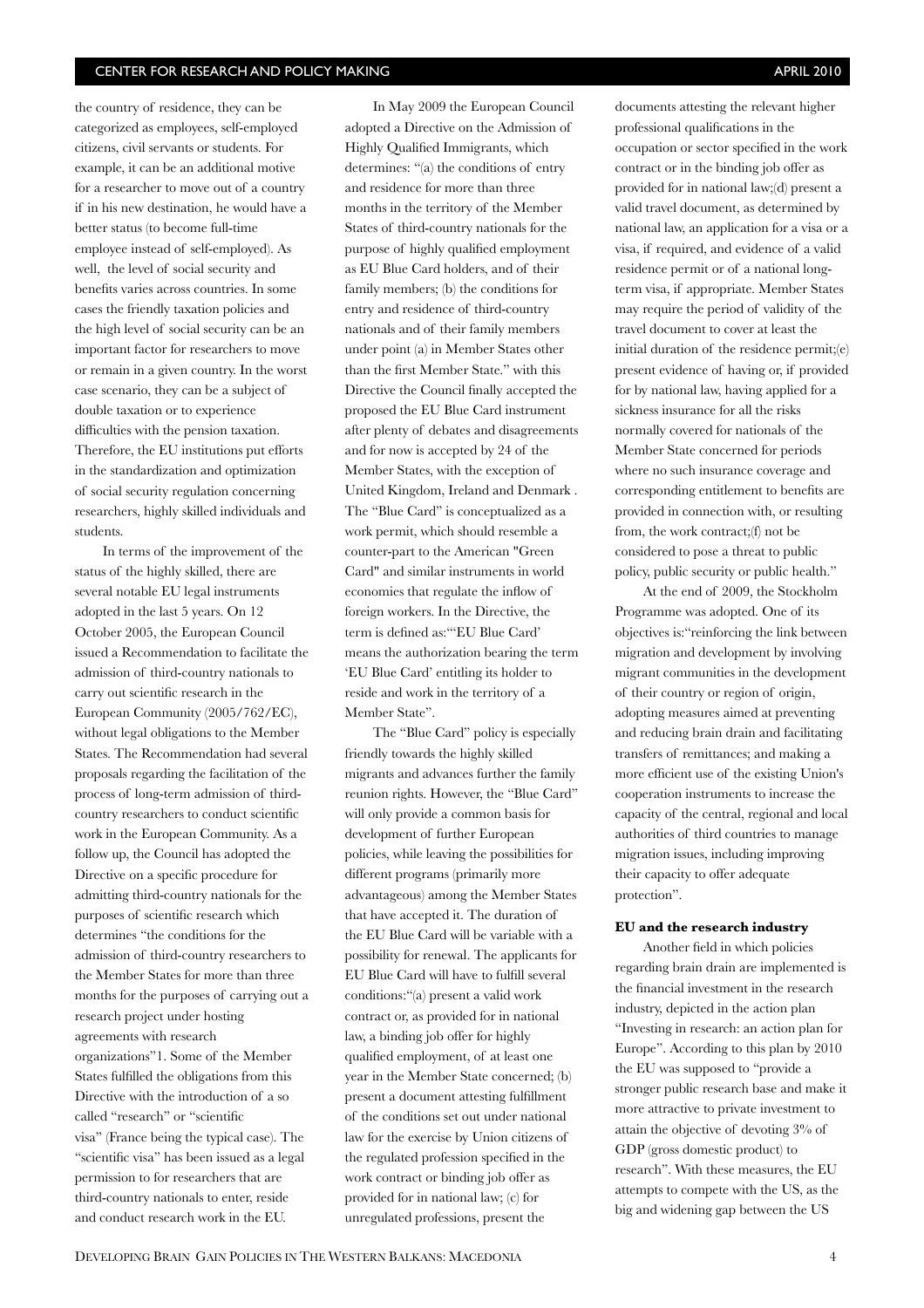

## **INVESTING IN RESEARCH**

EU's FP7 is set to last for seven years (2007-2013), through which over  $\epsilon$  50 billion will be spend in order to address Europe's "needs in terms of jobs and competitiveness, and to maintain leadership in the global knowledge economy."

and EU in terms of research investment is pointed as one of the reasons for undertaking the plan. The plan consists of several crucial areas: ensuring a process of European coordination, improving public support to research and technological innovation, redirecting public spending towards research and innovation and improving framework conditions for private investment in research. The European Commission has generally established a trend of increasing investments into research. These investments have been implemented through the expansion of financial schemes that benefit researchers and highly skilled workers, and through the establishment of networks for assistance for researchers; as well as through the advancement of Internetbased information services; and through programs on knowledge-transfer towards the peripheral countries of the EU and the Candidate ones. As well, the EC has taken other actions for reversing brain drain. Besides investing in research, the EU "competes" against the brain drain mainly through policies that "make Europe attractive to researchers from the rest of the world", that consist of improving legal and administrative

conditions for the mobility of researchers (such as possibilities for re-entering their native country, stable social security, "user-friendly" recognition of degrees). The most important financial tool for nancing the research industry in Europe is the 7th Framework Programme for Research and Technological Development (7FP). Generally 'Framework programmes' (FPs) are the most important European financial tools for the support of research and development activities. FP7 is set to last for seven years (2007-2013), through which over  $\epsilon$  50 billion will be spend in order to address Europe's "needs in terms of jobs and competitiveness, and to maintain leadership in the global knowledge economy." The programme, which is very competitive, functions on a basis of grants that are awarded to researchers and research institutions from Europe and beyond for conducting purely scientific work, that will enhance the scientific and technological base of European industry and improve its "international competitiveness, while promoting research that supports EU policies." Macedonia joined FP7 in 2007 along with Turkey, Croatia and Serbia

through a Memorandum of Understanding.

#### **Student exchange programmes**

The perception of stake-holders and generally policy makers in Macedonia is that most important programmes in the field of brain drain and brain gain are the ones under the European Lifelong Learning program. The assumption that Macedonian education system is somewhat inferior to the one in the other European countries has contributed to the perception that a limited time abroad for Macedonian students means an excellent opportunity to gain advanced experience, knowledge and skills that they can hardly obtain if they stay in their homeland. The impression is that after coming back to Macedonia, the returnees contribute to the economy with their advanced skills obtained abroad which is in fact seen as the brain gain effect.

The Lifelong Learning Programme has been enacted by Decision No. 1720/2006/EC of the European Parliament and of the Council of 15 November 2006 which aims to geerally improveand standardize the European education system, make quality education more available to individuals regardless of their age, origin and social status,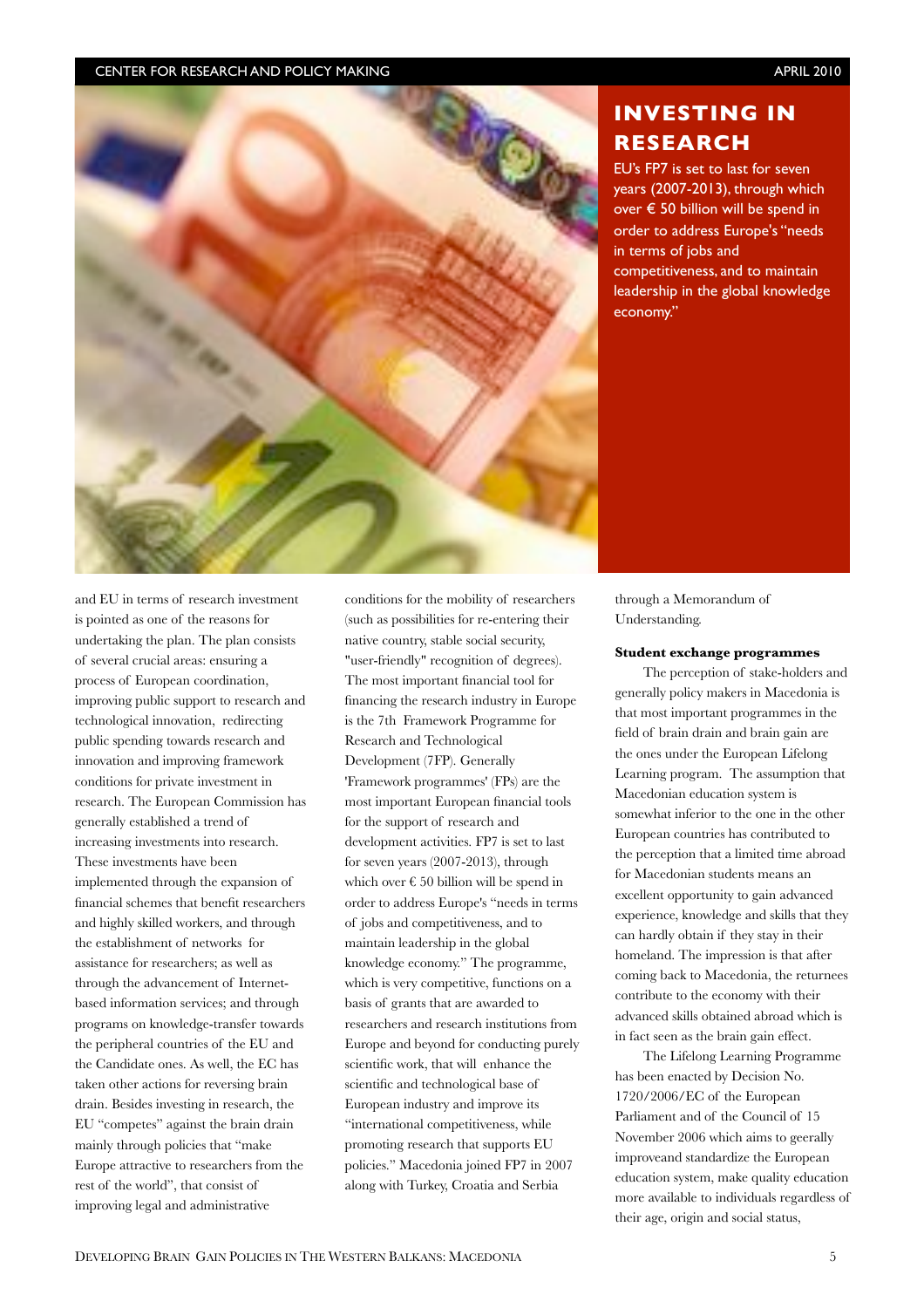stimulate student's mobility and to give the education a more practical component that would bridge the gap between the education system and the labour market.

The Programme includes six subprogrammes.

The Comenius project supporting actions for pre-primary and primary schools and is therefore not an object of interest of this report.

The European Region Action Scheme for the Mobility of University Students (known as "the ERASMUS Programme" or simply Erasmus – as a tribute to the philosopher Erasmus of Rotterdam who has lived and worked in the XV-XVI century) is considered to be the most important brain gain agency in Macedonia. It provides opportunities for student exchanges in higher education and volunteering, as well as for cooperation and establishment of joint programmes between higher education institutions. The Programme has been established back in 1987 and has achieved immense success. The official website of the European Commission says that: "Around 90% of European universities take part in Erasmus and 2 million students have participated since it started in 1987. The annual budget is in excess of  $\text{\textsterling}440$  million, more than 4,000 higher education institutions in 31 countries participate, and even more are waiting to join."

The Leonardo da Vinci programme (named after another famous European from the history, the renaissance man Leonardo who lived and worked in the XV and XVI century) targets students who want need support in their initial and continuing vocational education and training. Its main goals are providing opportunities for advanced training for students, improvement of the general level of quality in advanced eduction and enhancing the appeal, mobility and individualism of advanced studies and internships. The final goal for the programme is to improve competitiveness of European labour market and to support innovative actions in vocational education and training. The programme is important since it deals precisely with the sphere of vocational education and

training, which in Macedonia is seen as underdeveloped.

The Grundtvig programme (named after the Danish pastor from the XVIII and XIX century) deals with adult education and training. Although there are clear benefits from the programme (for instance, increasing the general level of highly educated population), its impact for the brain gain is limited as its subject are not young highly-skilled potential migrants. Two less discussed subprogrammes of the Lifelong Learning Progamme in the Macedonian context are are the Jean Monnet Project which is focused on excellence in studies related to European integration, and the Transversal programme that supports activities in the fields of studying foreign languages, improvement of education policy and ICT development. They have the potential as the rest of the subprogrammes, yet they have not been on agenda of the National Agency and there are not much data on their implementation in Macedonia.

Another set of European programmes considered by stakeholders as important instrument for achieving brain gain in Macedonia are the external programmes and policies. The most important from them is the Tempus programme which "supports the modernization of higher education and creates an area of co-operation in countries surrounding the EU. Established in 1990 (...), the scheme now covers 27 countries in the Western Balkans, Eastern Europe and Central Asia, North Africa and the Middle East." The Tempus includes two sets of activities: joint projects implemented by higher education institutions and structural measures intended to reform of higher education institutions and education systems in the EU and in the partner countries. Currently, Tempus IV is being implemented in Macedonia, after the completing of the previous three phases. It supports reforms in the academic curricula which are reflected through the introduction of the threecycle system, modernization of the curricula and the implementation of the European Credit Transfer System (ECTS) and the recognition of degrees.

Tempus also covers structural measures, such as governmental reforms related to the university management and services for students, introduction of quality assurance, improving institutional and financial autonomy and accountability, providing equal and transparent access to higher education and developing international relations, contributing to the general improvement of the education system in the country.

The Erasmus Mundus programme which "aims to enhance quality in higher education through scholarships and academic cooperation between Europe and the rest of the world". The programme has initially been adopted in 2001, and currently it is in its second phase (2009-2013). It aims to stimulate structured cooperation between higher education institutions and academic staff in Europe and third countries, to create "centres of excellence" and to provide highly trained human resources. The Erasmus Mundus programme offers several special degrees in studies related to the European integration.

### **Policies and programmes on brain drain and brain gain in Macedonia**

Macedonia is considered to be a country with a lack of policies addressing the brain drain issue. The single most important strategy brought by the Government and in general the state institutions of the Republic of Macedonia has been the National Resolution on Migration Policy 2009-2014. Some of the basic principles of the Resolution, among other things, are "the primacy of long-term macroeconomic utility based on the free migratory movements" and the responsibility of the state for the return of members of Macedonian diaspora. In terms of the labour migration, the main goal is "to monitor and harmonize the national legislation with the EU acquis, (...) the creation of a centralized database on foreigners, and improved employment procedures concerning foreign employees able to fill the labour market gap for desirable and needed skills, such as investors and highly skilled professionals in various disciplines." Labour immigration is regulated with the Law on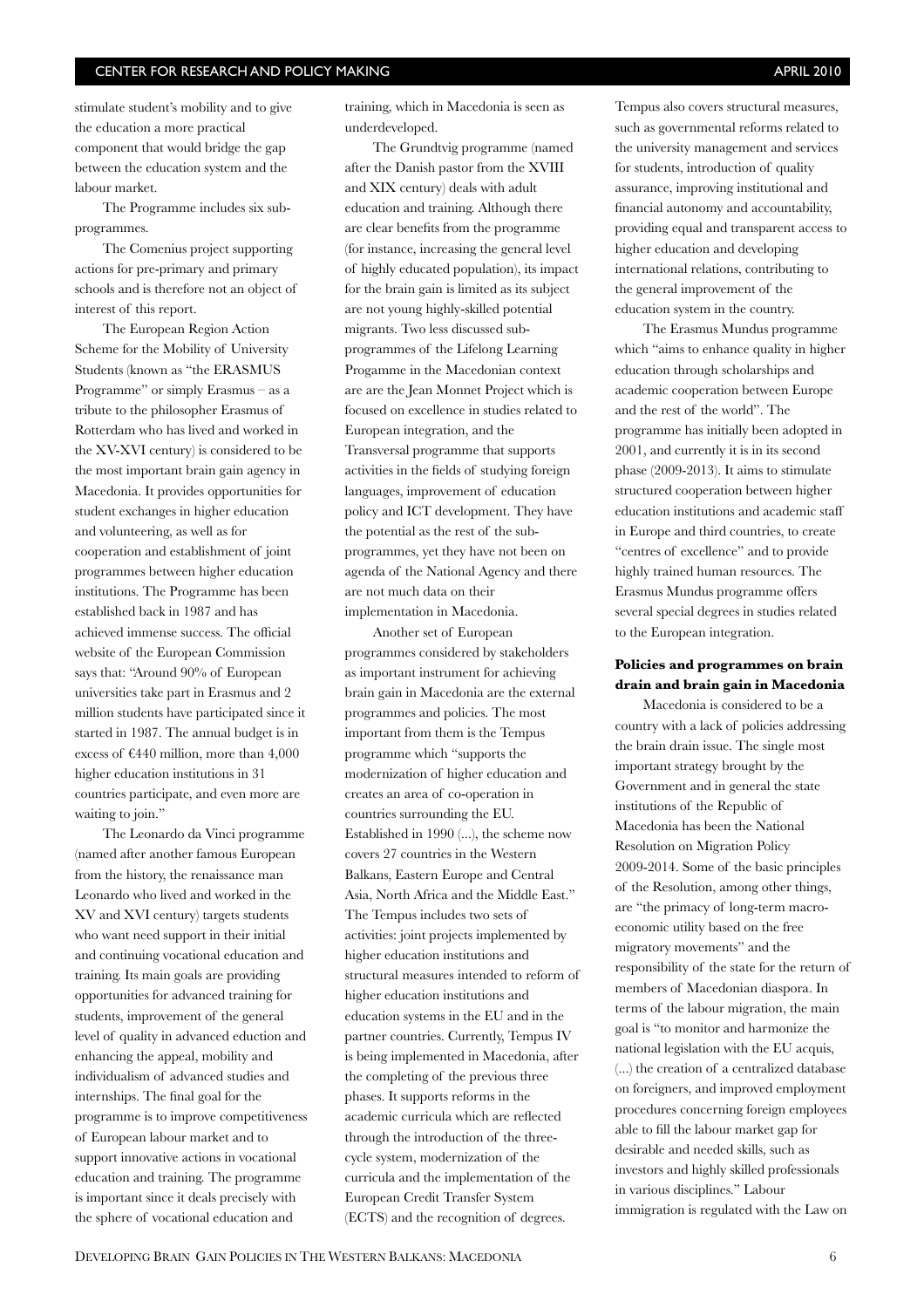starting positions in the labor market, but

Employment and Work of Foreigners, enacted in 2007. The main instrument that regulates labour immigration is the work permit, which is issued on the basis of equal treatment and nondiscrimination, upon request of the worker or the employer. The procedure is rather complicated and painful. The law on the other hand, contains provisions and measures for regulating (limiting and stopping) the inflow of migrants in cases of increased migration, regulate the presence of self-employed ones, penalizing foreign workers with high fees, but it does not focus on the immigration of highly skilled individuals. Macedonian migration policy is especially concerned with the diaspora. The diaspora is important economic factor as a lot of remittances and foreign direct investments come from Macedonian citizens abroad or foreigners that have family ties in Macedonia. Additionally, with the National Resolution on Migration, the diaspora is seen as a potential factor in overcoming the negative impact of the brain drain and initiating brain gain in the country. As the IOM (2009) suggests,"According to the resolution on the country's migration policy of 2009–2014 the main policy aim in relation to the diaspora is to mitigate the negative impact of brain drain on the country's socio-economic development and growth. Among the countervailing measures to stem the loss of local skills and knowledge are efforts to facilitate temporary or circular migration and to promote return, including temporary returns for expatriates to benefit t from their special skills and expertise in various fields of importance to the country's growth, and that are not otherwise available. As part of this endeavor, the government is considering a number of measures to be able to assess the size and geographical spread of the diaspora communities more accurately, including the establishment of a database and the registration of particular categories of Macedonian expatriates whose support and contribution would be of particular value and benefit t to the country and its citizens (diaspora mapping)."

The Resolution sees emigration from Macedonia as an "intense" process and punctuates the lack of accurate data on that matter. The Resolution also points to three most common types of emigration after 2000: the one motivated by the idea of uniting with the family members that are already abroad; the temporary economic migration of young people seeking part-time jobs for a limited amount of time in more developed countries and the brain drain, or the increased emigration of young highly skilled people, which is often permanent. The brain drain is hereto labeled as "worrying" for the future of the country. However, there is an evident lack of advanced policies that will relate the diaspora with the issue of brain gain. The only direct measures taken are in the field of brain circulation, since every year the Government provides scholarship for several students to complete their expertise abroad, after which they are obliged to come back in Macedonia and work in the public administration for an arranged period of time.

## The impact of these policies and programmes **Effects and/or**

**counter-effects**

Due to the objective lack of reliable statistical data, the research team has been forced to use reduced methodology which was based primarily on anecdotal studies of individual cases, and analyzing the outcome of the brain drain / brain gain policies in the light of other tendencies in the Macedonian society. Several of the interviewees have stated that the student exchange programs have resulted with increased student mobility. The involvement of students from Macedonia in European exchange programmes seems to be on the rise compared to the years before. The assumption is that students receive good education through which they improve their skills and competences and after their return they contribute to the increase of quality at the domestic labor market. Similarly, representatives of youth organizations that participate in the internship and volunteering programmes, have stated that through the experience that students acquire abroad has the same effect of improving their

also improves the general level of the market itself. However, there have been objections to this claims. Some of the stake-holders claim that regardless of the possible increase, still no large number of students from Macedonia are actually involved in mobility programs. On the other hand, Macedonian universities are not ready to accept foreign students as part of the exchange, which is also a factor for the limited participation of Macedonian students in the process. Furthermore, the lack of capacities of Macedonian educational institutions to provide the necessary conditions for attracting foreign students, is a negative indicator for the possibilities of achieving brain gain. Another remark made by experts in the field (Filkov,  $2010$ ), is that there is a demeaning trend demonstrated by public offices in terms of the utilization of highly skilled returnees in Macedonia. Namely, there is often a case that students or young working people that are sent abroad for completing their education, completing advanced programmes and training and obtaining important experience, knowledge and skills, after their return in the homeland are put on inadequate positions, for which they are either too qualified or not qualified at all. These impressions have been confirmed during our contacts with several young highly skilled returnees, who have complained about their unfavorable position after their return in Macedonia. Some of them have even stated that they are now in positions that are lower payed than before leaving, and that they seriously consider leaving the country after they fulfill their obligations. In these cases, the problem of brain waste emerges, since the investment in one's advanced training is not returned. As well, the improper usage of individual's capacities can harm their own well-being and future development. The extreme case of corruption that broke out in the National Agency for European Education Programs and Mobility is another indicator of the problem of corruption even in the field of brain circulation. The National Agency has been involved in a major financial fraud, while it failed to implement some of the arrange tasks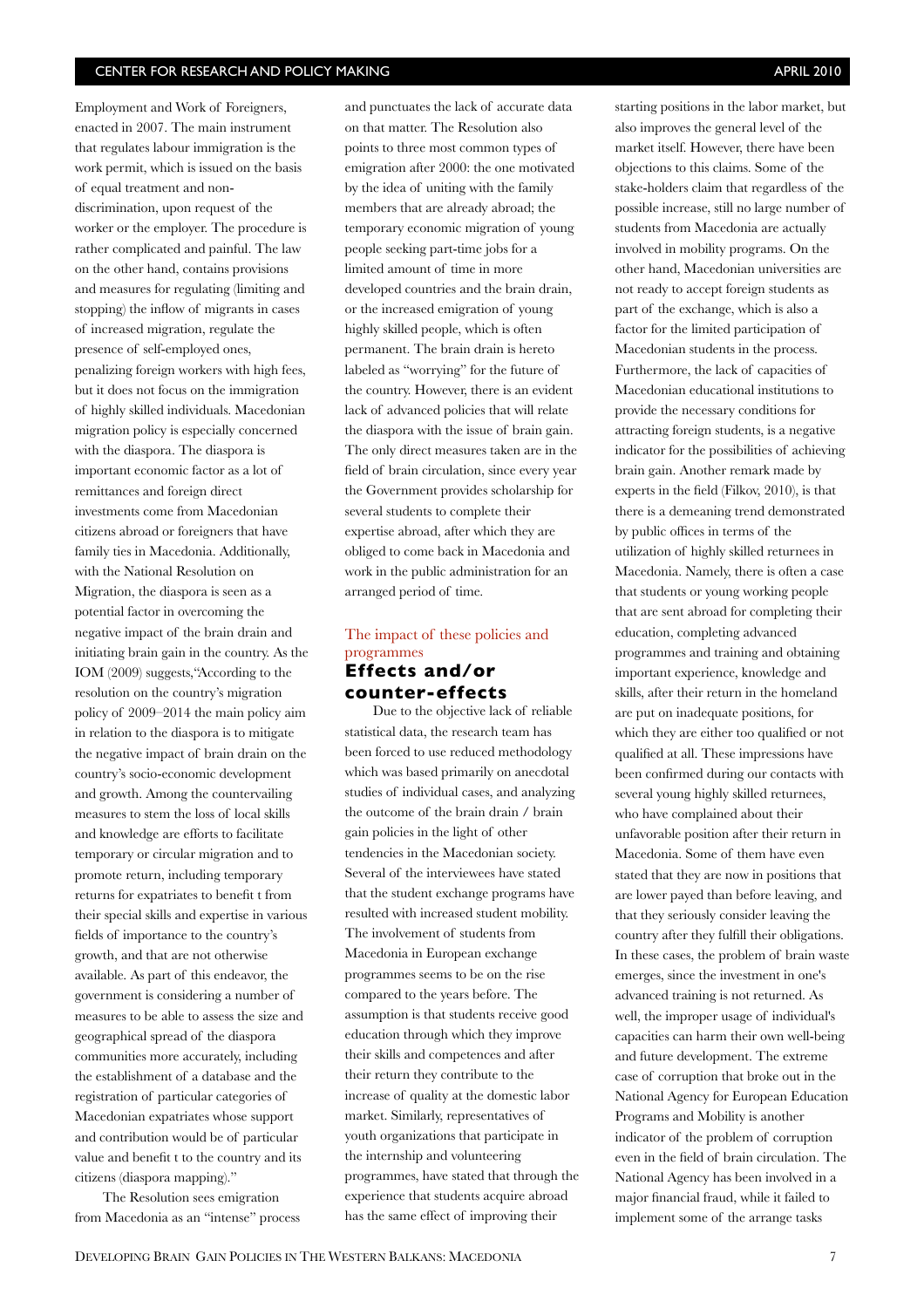

#### **PERSPECTIVES**

The general impression is that it will be very hard to mitigate the adverse effects of the brain drain. Macedonia lacks concrete policies and programmes that address the issue properly. Official institutions frequently declare their concerns over the developments yet there is no follow up in terms of concrete measures.At the same time, although Macedonian diaspora is considered an important political factor and a possible factor in the economy, there is no steps towards its engagement into brain gain processes. The picture is the logo of the so called Diaspora Coordination Body which was established in 2007 and mysteriously stopped working since.

with the European institutions that were generally intended to help Macedonian researchers (FOSIM, 2010). Another factor that has a negative impact on the efforts to achieve brain gain is the hard procedure for foreigners willing to obtain work permit in Macedonia. Several cases analyzed by the CRPM have shown that the bureaucratic procedures are rather demotivating for foreigners, and even among them highly skilled ones, willing to work in Macedonia. As the study suggests that the number of foreigners possessing a Macedonian work permit "is small does not seem surprising.". The reasons for such situation are "not to be purely economic, but also legal and administrative. The complicated administrative procedures and the feeling of being a priori rejected by the society because of being a foreigner may prevent many people from emigrating to Macedonia, and make some of those that have done this question their choice. Hence, the country becomes deprived of many individuals that are highly educated and have the possibility of contribute towards the country's development. This only adds to the problem of brain-drain from the country and further hinders the country's progress. In addition to the

trend of highly educated professionals leaving Macedonia, a parallel trend of less educated illegal immigrants coming to work in the country occurs" (CRPM, 2008). As well, there have been no significant effects in terms of the linking with the diaspora. First, there is a constant failure on keeping track of the movement of Macedonian citizens (CRPM, 2008). Second, there has been a failure in terms of mapping the diaspora comprised of people that are not Macedonian citizens, but in a way have ties with the country and can contribute to the country's development (Damjanovski, 2008). Third, the governmental Agency of Emigration, the public organization House of Emigrants as well as many diasporic associations have engaged primarily in cultural activities abroad, rather than in strengthening the cooperation between Macedonia and Macedonian diaspora. Finally, the only economic tie between Macedonia and the diaspora can be seen in the remittances and in the field of FDI, while there are rare attempts to utilize the human capital the Macedonian diaspora has for "virtual return" or for formation of knowledge and skill based networks. (Damjanovski, 2008).

From here on, we can conclude that there has been no signicant effects in terms of preventing or reducing the brain drain tendency; no significant effects in terms of stimulating brain gain neither through the attraction of highly skilled workers nor through stimulating the return of highly skilled emigration from Macedonia; the only result that can be pointed out that there has been some increase in the student mobility as a consequence of the implementation of European student exchange programmes, and there has been also a small yet insufficient progress in terms of reforming the education system, partially due to the usage of European funds. However, even in these two areas, there has been a notable failure, in terms of the nancial frauds by the National Agency for European Education Programmes and Mobility.  $\blacksquare$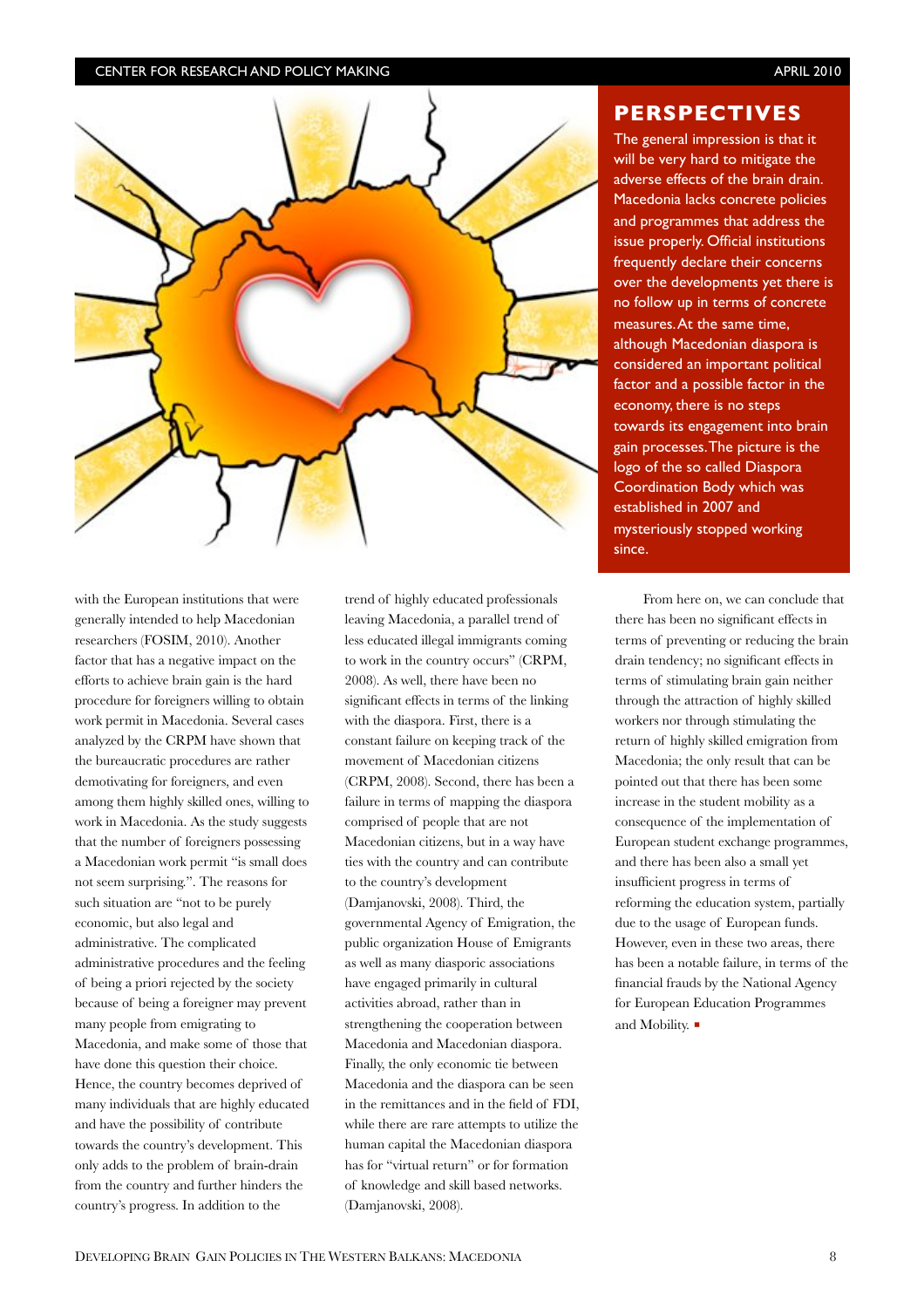# Q&A **Key Stakeholders in the Field of Brain Drain/Gain\***

| <b>Governmental</b><br><b>Institutions and Public</b><br><b>Agencies</b> | Ministry of Foreign Affairs; Emigration Agency; Ministry of Labour and Social Policy; Ministry of<br>Economy; Agency for Employment; Ministry of Education and Sciences; National Agency for<br>European Educational Programs and Mobility; Agency for Youth and Sports; Economic Chamber;<br>House of Immigrants; Diaspora Coordination Body                                                                                                                                                                                                                                                                                                                 |
|--------------------------------------------------------------------------|---------------------------------------------------------------------------------------------------------------------------------------------------------------------------------------------------------------------------------------------------------------------------------------------------------------------------------------------------------------------------------------------------------------------------------------------------------------------------------------------------------------------------------------------------------------------------------------------------------------------------------------------------------------|
| <b>International</b><br><b>Organizations</b>                             | International Organization for Migration; United Nations Development Programme; Delegation<br>of the European Union in the Republic of Macedonia; Migration, Asylum, Refugees Regional<br>Initiative                                                                                                                                                                                                                                                                                                                                                                                                                                                          |
| <b>Institutions of Higher</b><br><b>Education</b>                        | Institutions of higher education have been considered stake-holders in the brain drain / brain gain<br>field, since they are directly involved in the work with students and youth, but they also carry research<br>and surveys and can provide solid expertise regarding the issue. We have managed to establish contact<br>with two representatives from the public University Ss Cyril and Methodius from Skopje (UKIM) which<br>is by far the largest in the country, and with one representative from the State University of Tetovo,<br>International University of Struga, University MIT of Skopje, and the FON University of Skopje.                 |
| <b>Non-Governmental</b><br><b>Organizations</b>                          | We have considered non-governmental organizations dealing with students exchanges and youth<br>issues as important stake-holders in the process of development of brain gain and brain circulation<br>policies. We have invited the following organizations to participate in our research: AEGEE (Association<br>des Etats Generaux des Etudiants de l'Europe - European Students Forum); ELSA (European Law<br>Students Association); MOF (Youth Educational Forum); AIESEC (Association Internationale des<br>Étudiants en Sciences Économiques et Commerciales); BEST (Board of European Students of<br>Technology); creACTive; Volunteers Centre Skopje. |
| <b>Business Sector</b>                                                   | Representatives of the business sector are considered to be important stake-holders in the processes<br>of achieving brain gain; however the focus on our research was put on the policy makers. During<br>informal contacts with members of the business community we have received important remarks and<br>suggestions for addressing certain issues in the field.                                                                                                                                                                                                                                                                                         |

The general impression of the process of interviewing stake-holders, however, was that their capacities in terms of knowledge and interest in the topic did not meet the project's expectations. Out of the 27 attempted interviews\* (with representatives of 10 governmental institutions or public organizations; 4 international organizations; 5 representatives of institutions of higher education; and 8 non-governmental organizations), we successfully carried only 16 interviews. By successfully carried interview we refer to those interviews where the interviewees actually answered our questions. In the 11 cases where we did not manage to complete the interviews, either the interviewees rejected

answering the questions at the personal meeting or via email, or we failed to even arrange the interview. From the successful interviews, it can be seen that generally the stake-holders are not very familiar with the existing European policies, but many of them are in fact familiar with student exchange programs and consider them as important instruments for achieving brain gain. There has been almost no feedback on the questions regarding brain drain and brain gain related policies and programmes on a national level, which only contributes to the assumption that there is a serious lack of such policies and programmes. Regarding the perception of the effects, it is also very illustrative that no one from the

respondents had no idea about existence of any concrete results about the brain drain or brain gain in the country. The majority of the interviewees assumed that there is an increased student mobility as a result of the student exchange programmes. Their suggestions for overcoming gaps in the field were mostly grounded on the critique that there is no relevant data on labour migration from/to/in Macedonia, in general. Regarding the proposed measures for achieving brain gain, the stake-holders have been generally focused on the nancial incentives for the returnees.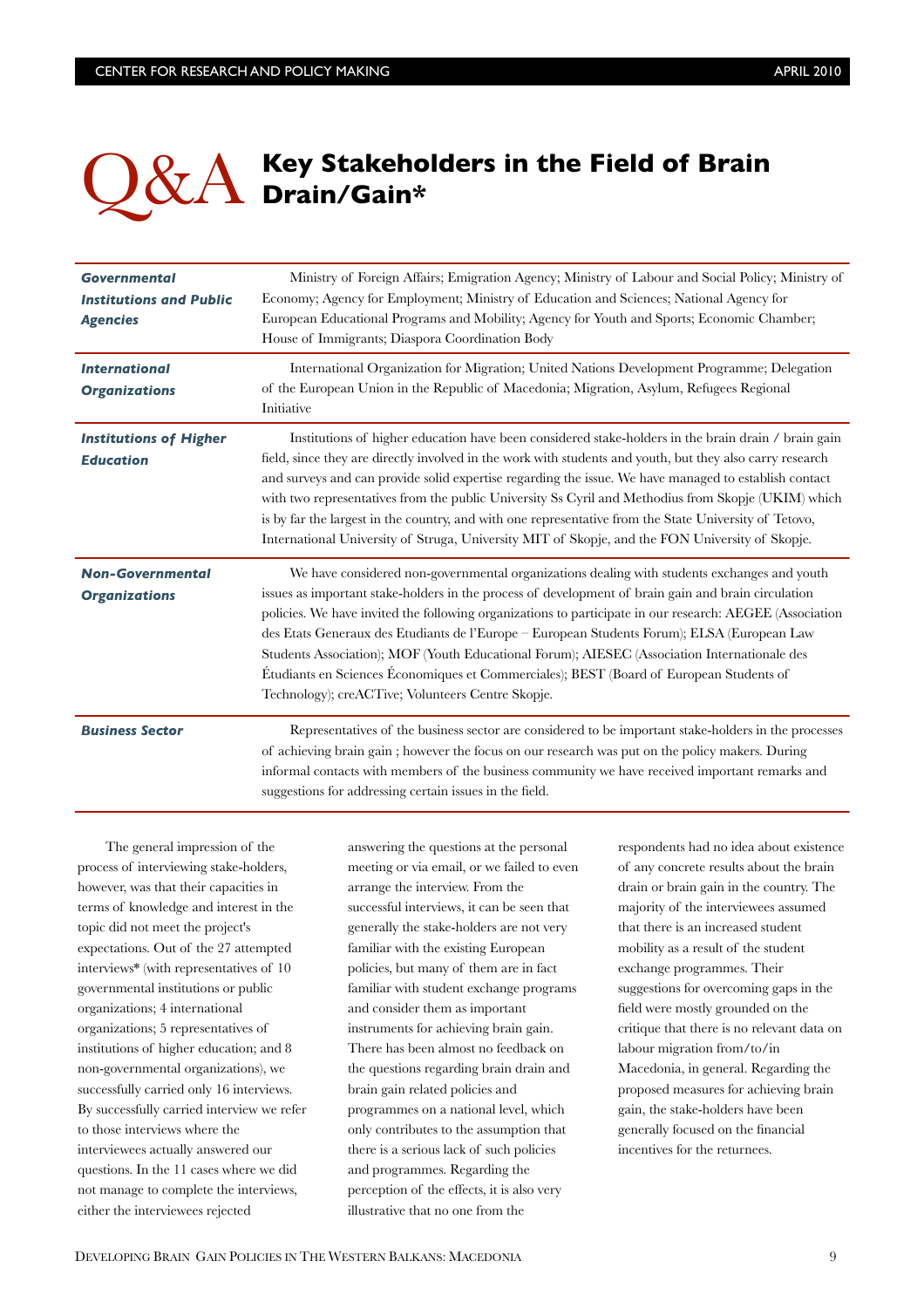## **Existing Gaps or Challenges in the Field**

One of the strongest impressions from the work conducted during the survey, which has been later confirmed by the answers from the stake-holders is that there is not much possibility for successful monitoring of the effects of the existing policies and programmes in the field of brain drain and brain gain. The lack of statistical data curtails researchers' possibilities for examining the effects of such policies and programmes. Even the State Statistical Office (2007) has concluded that: "Available data do not entirely cover the migration features. Therefore, establishing good databases for migration profiles could be an important element for the creation of appropriate measures and a migration policy." Hereto, obtaining accurate statistical data on emigration in general remans as a key task for the responsible institutions. As well, research on the diasporic structures and diaspora mapping needs to be carried in order to create successful policies. There has also been lack of sociological surveys on the attitudes of the highly skilled individuals that are currently abroad, or on the attitudes on anyone that is on a longer stay in a foreign country. There has never been a survey on the reasons for migration, while there has always been an assumption that it is the economy, the education, the problems with the law and so on. However, there needs to be a survey on the "push" and the "pull" factors. If the "push" factors are related to the general political and economic situation in the country, or some particular problem, such as the lack of social security, then they can not be addressed simply by direct policies; it will be rather an evidence of structural problems that are only reflected through the brain drain (if brain drain is not always the reflection of structural problems). Another important gap is the absence of advanced categorization of migrants according to their skills. That goes both for the emigrants, but also for the immigrants. There can not be policies reversing brain drain or stimulating brain

gain if there is no emphasis put on the labour migration of the highly skilled individuals. It is also of great importance to see the structure of foreigners working or willing to work in Macedonia according to their qualifications. Yet another possible challenge for researchers is the questionable fate of the returnees after coming back in Macedonia. In the first phase of the research we have come across several cases in which the returnees have been put on inadequate jobs and have been underpaid. This has led to a brain waste and loss of their potential. If that turns out to be the occasion in more than just a few cases, then it will impose another problem that will have to be addressed.

## Recommendations **How to Develop Brain Gain Policies and Programmes?**

Upon the review of abundant literature and the discussion with several stake-holders, we have come up with several preliminary recommendations for developing brain gain policies and programmes. These are general directions that are going to be deeply researched and elaborated in the course of the project. The first set of measures would be to offer multi-dimensional incentives (financial, but primarily "personal") for potential highly skilled immigrants from foreign countries, as well as to those who have already migrated. The personal incentives should address the problem of family reunion and family maintenance; and to facilitate the struggle with bureaucracy for issuing work permit and other documents. This would also refer to the procedures for recognition of diplomas – they do not need to be verified by the minister personally – and that would shorten the procedure signicantly. Grants are also one way of motivating return migration.

Second, as the low level of highly skilled individuals in the society is not a result exclusively of the brain drain, long term investment in higher education needs to be carried. The institutions of higher education need to establish centers for career and institutes and other facilities through which opportunities for

practical work for the students will be offered. Initiate academic and research networks for temporary mobility of mostly young academics and researchers;

Alternatively, as DIIS (2008) has suggested, provide three pillars of development: "Technical assistance: Temporally deploy skilled foreigners to secure the skills needed to produce reforms in fragile situations.; 'Open door' policy: Facilitate the re-entry of skilled migrants back into the host country after a period in their home country to mitigate migrants' fears of losing legal residence rights. Improving conditions for those who stayed behind: Secure adequate salary levels (and regular disbursements) for skilled people who remain behind so that they stay in their profession. This is a prerequisite for improvement in performance, as well as recruitment and retention". In the absence of own ideas and resources for in-depth analysis, you can copy from the successful - UNDP Albania's Brain Gain Project (2008) recommends the following measures: "identification of graduate students that are engaged in scientific activity abroad; bringing together Albanian students abroad in conferences and workshops taking place in Albania; facilitating the activity of the Diaspora Institute of the Ministry of Foreign Affairs of Albania; facilitating the creation of a fellowship scheme for CEOs with the most important public enterprises; creating an enabling legal and regulatory environment for the inclusion of overseas graduates in the Albanian civil service; promotion of Diaspora entrepreneurship in Albania; and developing trade links, including capacity building of relevant institutions." Finally - use new technologies in order to stimulate "virtual return" and knowledge sharing, but also to bring the highly skilled Macedonian citizens or members of the diaspora into one place.

## Concluding remarks **About the Project and Further Work**

The project "Developing brain gain policies in the Western Balkans" is coordinated by Grupa 484 Beograd and is being carried in 5 countries